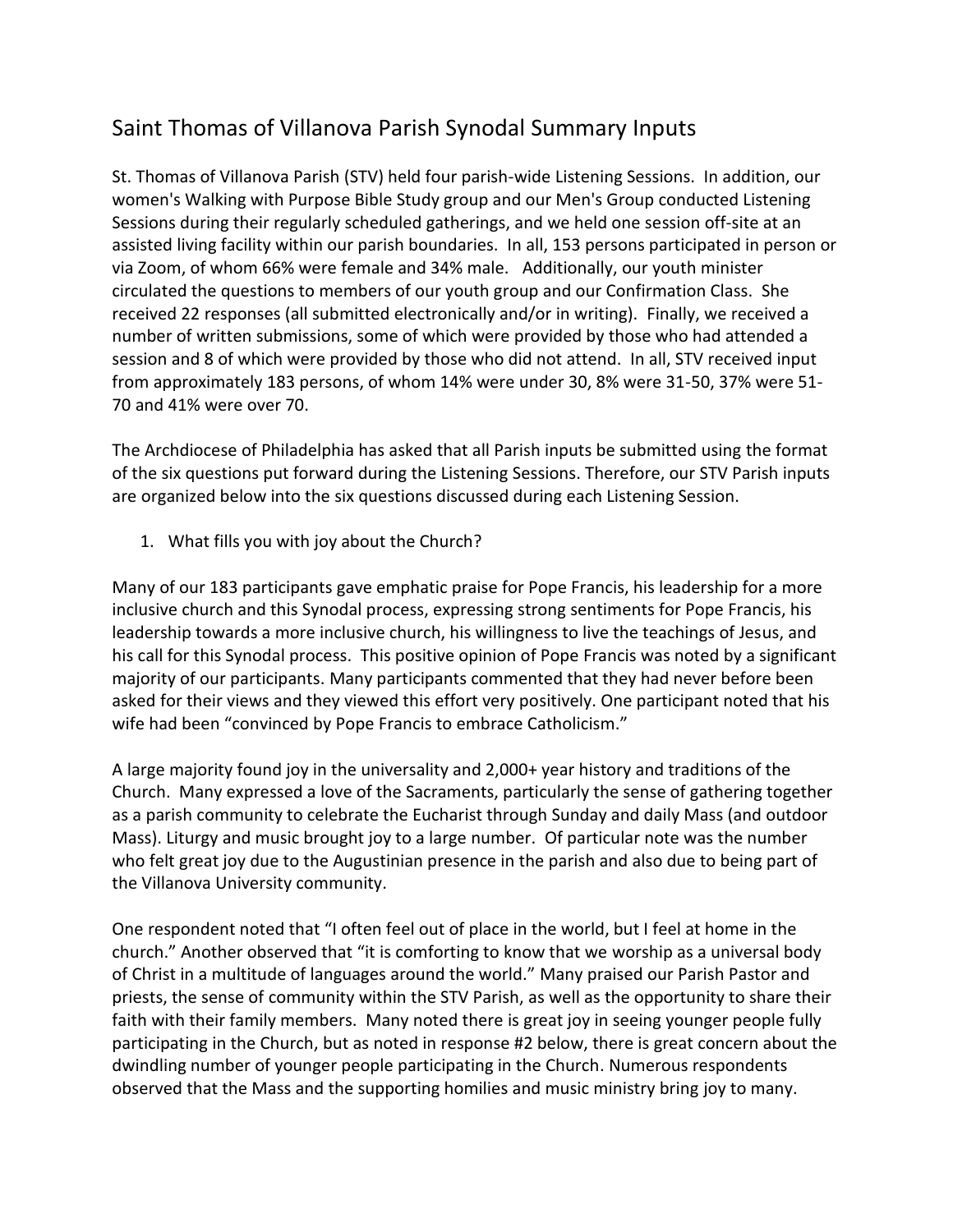Several others commented that the opportunity to serve within the Church (as catechists, lectors, etc.) and through the Church to those in need brings great joy as well. Others noted the joy of discovering new insights 1) into Scripture through Bible study and homilies, 2) via Advent and Lent Reflections, 3) visiting shrines and grottoes and 4) in Adoration. Catholic schools were praised by several respondents. Others noted joy in the Church being more open to change and accepting of differences. Several voiced praise for the Church's position to support protection of the world's climate. A small number were unable to find much joy in the church due to concerns expressed under question #2. As one noted, "I do not feel I have walked away from the Church. I feel as if the Church has walked away from me."

2. What concerns do you have about the Church?

Our participants noted many, many concerns. While a few concerns were contradictory, most concerns were consistently noted. First, a vast majority of participants described a great concern for the lack of priests and the dwindling number of active Church members. It was observed that this trend is most obvious in the dwindling number of younger people with children actively attending Mass. Second, there was overwhelming concern for the treatment of women by the Church, including the lack of leadership roles for women within the Church. Third, there was much concern for Church leadership, beyond our Parish level but not Pope Francis, as the cause for many to leave the Catholic Church. Fourth, many participants noted that the Church at many levels was not a "welcoming" or "inclusive" Church, not perceived as "relevant" to many people's lives. Finally, many observed that the concerns listed above for the Church are in fact driving the largest concern of all, the lack of priests and the dwindling attendance at Mass.

As to the first concern about lack of priests and dwindling church attendance, this was noted by almost all respondents with some calling it a "mass exodus of the disillusioned and youth" from the Church. The pandemic exacerbated this trend as more families stayed away from Church. While STV Parish is blessed to have several priests including a recently ordained Augustinian, many respondents see with alarm the dwindling numbers and relatively advanced age of priests throughout the Church. These two issues were listed by a significant majority of respondents as a chief concern.

Second, the lack of leadership roles for women at all levels of the Church was almost universally highlighted by concerned parishioners. Many share a great sense of pain associated with this concern and are deeply offended by what they consider "demeaning treatment of women." Many believe that women are not accorded a rightful opportunity to participate, and some noted poor treatment of nuns. Many noted that women are treated as "second class" members of the church. One parishioner noted "I need to hear my experience as a married woman handling career, children and faith. Beyond tired of a white-male-celibate-only perspective." Another respondent observed that the church is run by an "old boys network" who "treat women horribly."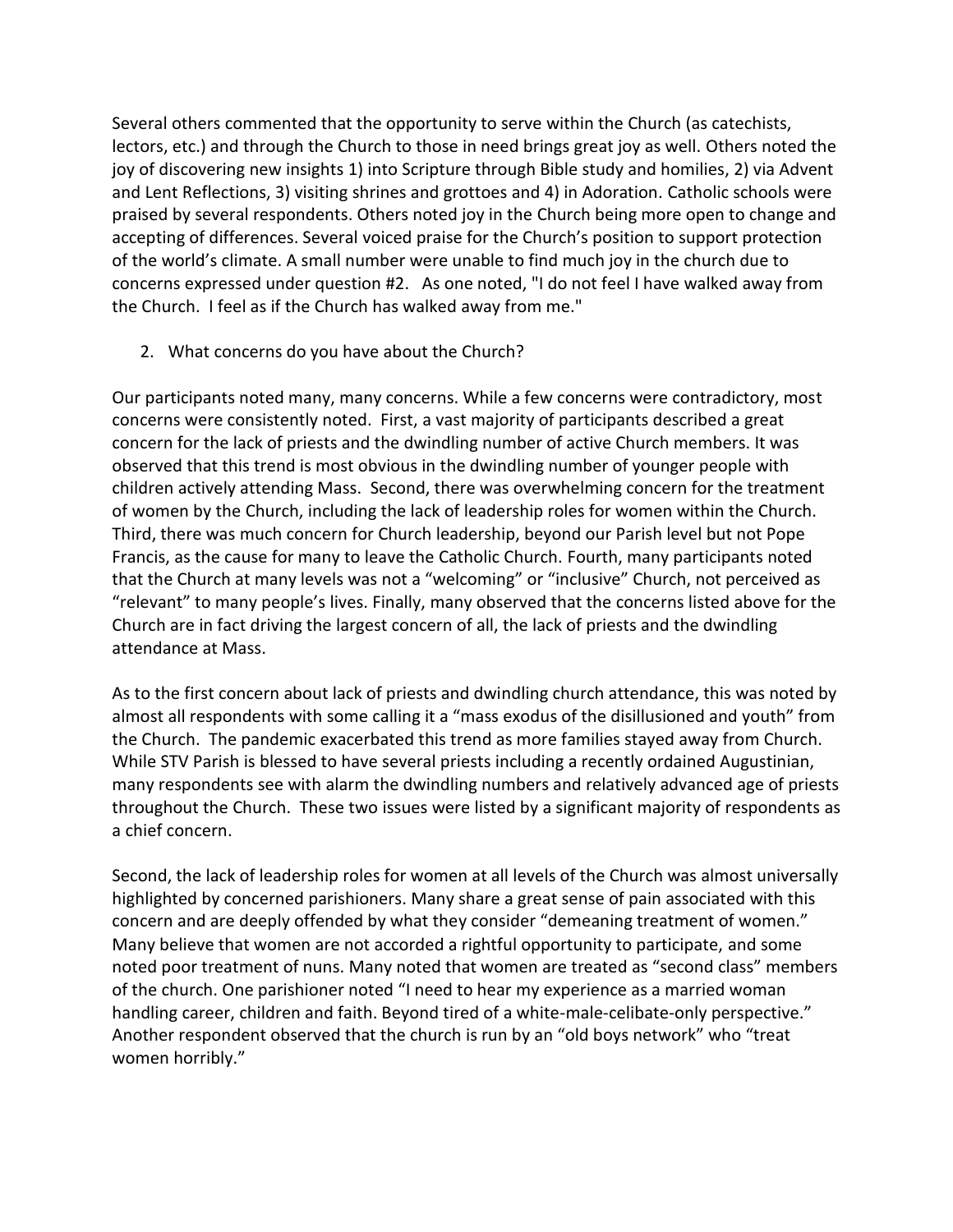Third, many participants voiced concerns about Church leadership. Numerous respondents said that Cardinals and Bishops have taken actions and failed to take actions that have driven many people away from the church. Several noted that they "believe the bishops have lost all moral authority. Governance in the church needs to change." The Church sex abuse concern still injures many faithful members of the Church. Need for more accountability among Church leadership was expressed by many people. One person said "the way the church has handled pedophiles and the lack of accountability; how the hierarchy was not held accountable. A lot of youth have stepped away because of that." Another said the "sex abuse crisis in our church highlighted an ancient, old, out-of-date- structure and organization run by an unchecked old boys network of priests". It is a "disgrace and totally offensive to women." Another noted concern for the "on-going sex abuse scandal" while someone else summarized it all as "bad leadership". Several observed that clericalism with a view of superiority of priests was widespread in leadership and noted few Bishops participated in service work. Some said the Archdiocese can appear "pompous". One suggested that clergy only have pastoral roles, not administrative roles which laity can fill. Similarly, Pastoral councils should play larger roles in church governance. One suggestion was to open the College of Cardinals to laity. One respondent, however, voiced no concerns for Church leadership as the sex abuse problem was "a failure of individuals, not of the Church." Another view asked for a "more clear and public stance against sexual sin." If the church "cedes ground or fails to combat such destructive views on sex and gender, it loses legitimacy. It is possible to remain firm while still being compassionate to those who disagree."

Fourth, a vast majority observed that the Church is "not inclusive" in both its word and in its deeds. Most comments on this point focused with great passion on the lack of meaningful roles for women. Many support making women ordained priests and/or deacons. Several observed that in the early Church history women had many prominent roles, yet today many have been marginalized by the Church and few women have leadership roles at any level today. Others voiced concerns that married men should be included as priests. Some supported inclusion of LGBTQ people. Another noted that "divorced/remarried Catholics" are not welcomed and neither are Baptized non-Catholics. "Not allowing divorce is hurtful to so many Catholics." Several mentioned the Church seems hypocritical in its strong support for anti-abortion efforts, while not offering comparable efforts to oppose the death penalty for crimes. Another noted that the Church "is not a consistent witness to its own teaching or to the teaching given directly by Christ". The Church's "lack of lament for miscarried babies and natural deaths of children" has deeply injured faithful members of the Church. Another view is that the Church "does not sufficiently minister to and affirm Catholics who live their baptismal vocation through the single life, leaving them feeling lost and disregarded." One respondent said, "speaking for myself and other Catholics I know who struggle with infertility, our struggles are often minimized and we are offered platitudes instead of Christlike accompaniment in our grief and striving."

Finally, several respondents noted that the concerns mentioned above about lack of meaningful leadership roles for women, poor Church leadership, and intended and unintended exclusion of some people, has directly led to the chief concern of the remaining laity about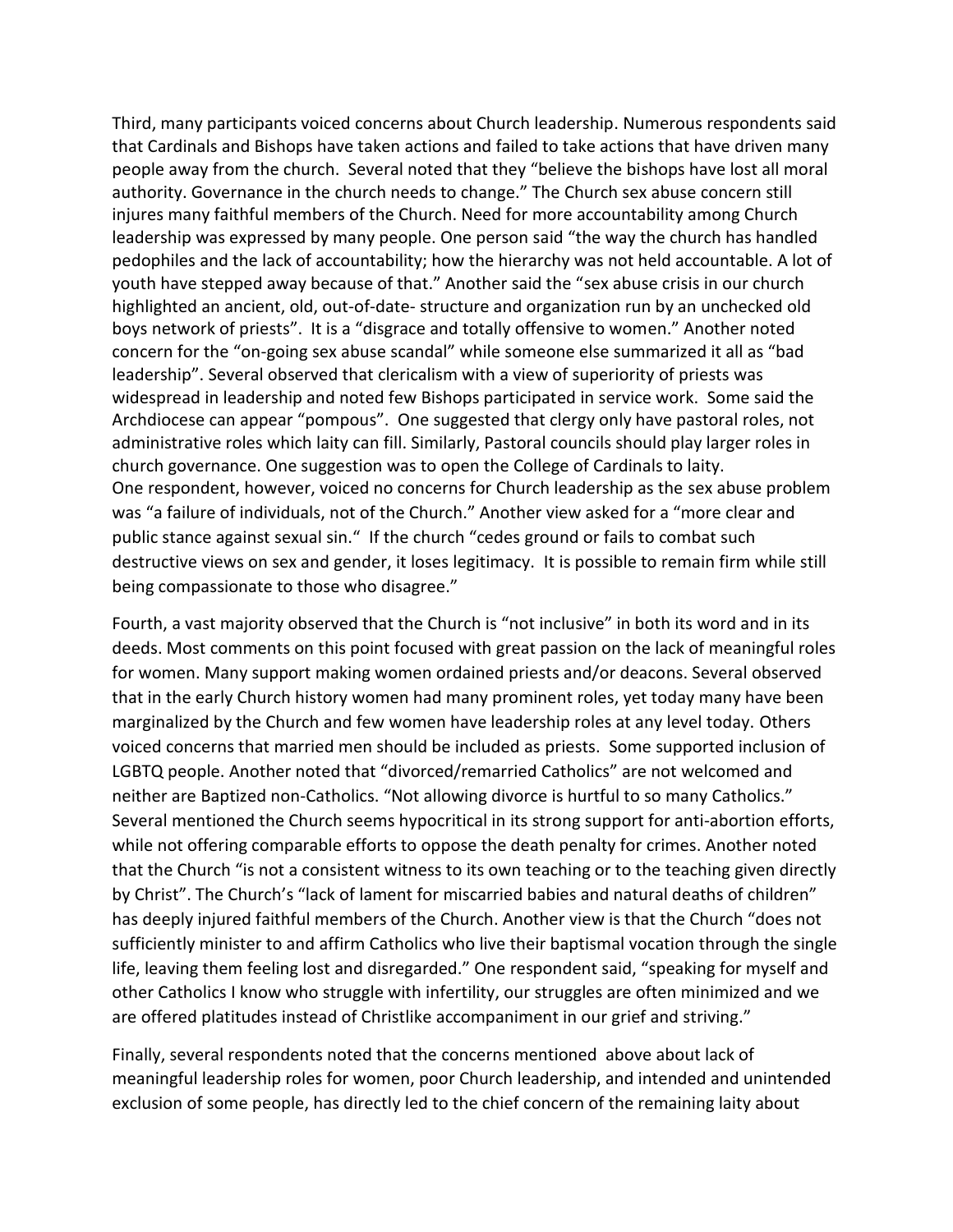dwindling Church attendance and a lack of priests for the future. These views and concerns were voiced by those who are most committed to the Catholic Church.

3. In what ways or moments has the Church encouraged you to speak up? How does the Church listen to you or hear what you are saying?

Nearly all respondents said that the Church has never before asked the people that make up the Church for their views. One responds that she gathers with Catholic women, "more on a personal level," to be heard and to listen. People were overwhelmingly positive about this synodal effort. Most noted that "priests at STV Parish are open and willing to listen." At least one observed, however, that "I don't believe in this Synod, prove it to me."

While our local Parish was credited with listening efforts such as around the sexual abuse scandal, the wider Church was almost universally criticized for not listening to the people of the Church. In particular, it was noted that "people spoke up early about sex abuse crisis but they were not heard." Also, the Church "did not apologize, still hurts." There is "skepticism that Archdiocese hierarchy only listens to big donors." One noted that "trust between the archdiocese and the Parish is not good." Another noted "lost in a sea of people, my opinion doesn't count." Still another observed that "only the loud aggressive voices are heard." Finally, one lamented that "I am not sure that the Church cares to hear what I say."

In contrast, one respondent noted that "I do not need to be heard. Jesus didn't ask for a vote." Another said the "Church has never discouraged me to speak up."

4. How can the Church create greater opportunities for people to be heard?

Our respondents offered numerous suggestions for the Church to better listen to its people. These suggestions can be organized into five categories, namely 1) provide better leadership, 2) create more opportunities to gather together, 3) continue Parish-specific listening, 4) utililize modern communication methods, and 5) be more inclusive across the entire Church hierarchy.

First, numerous respondents criticized Church leadership for failing to listen and suggested practical ways for this to improve. The first priority would be to take some sort of concrete, visible actions in response to this Synod. Many noted that if the Church leadership does not do anything to respond to the concerns raised in this Synod, then there will be a negative response among the laity that further undermines the faith in Church leadership. There is a fear among many that "unwelcome feedback will be ignored." In addition, Bishops should be more visible, with visits to local parishes to talk to church members. Church leadership "should create mechanisms for lay people to engage Church leadership at all levels." Leadership should make "people feel safe to come forward with concerns." Leadership should also create more opportunities for cross-Parish interactions. Leadership should "use Diaconate more effectively to listen to people's concerns." "Better accountability through Church hierarchy" was recommended too.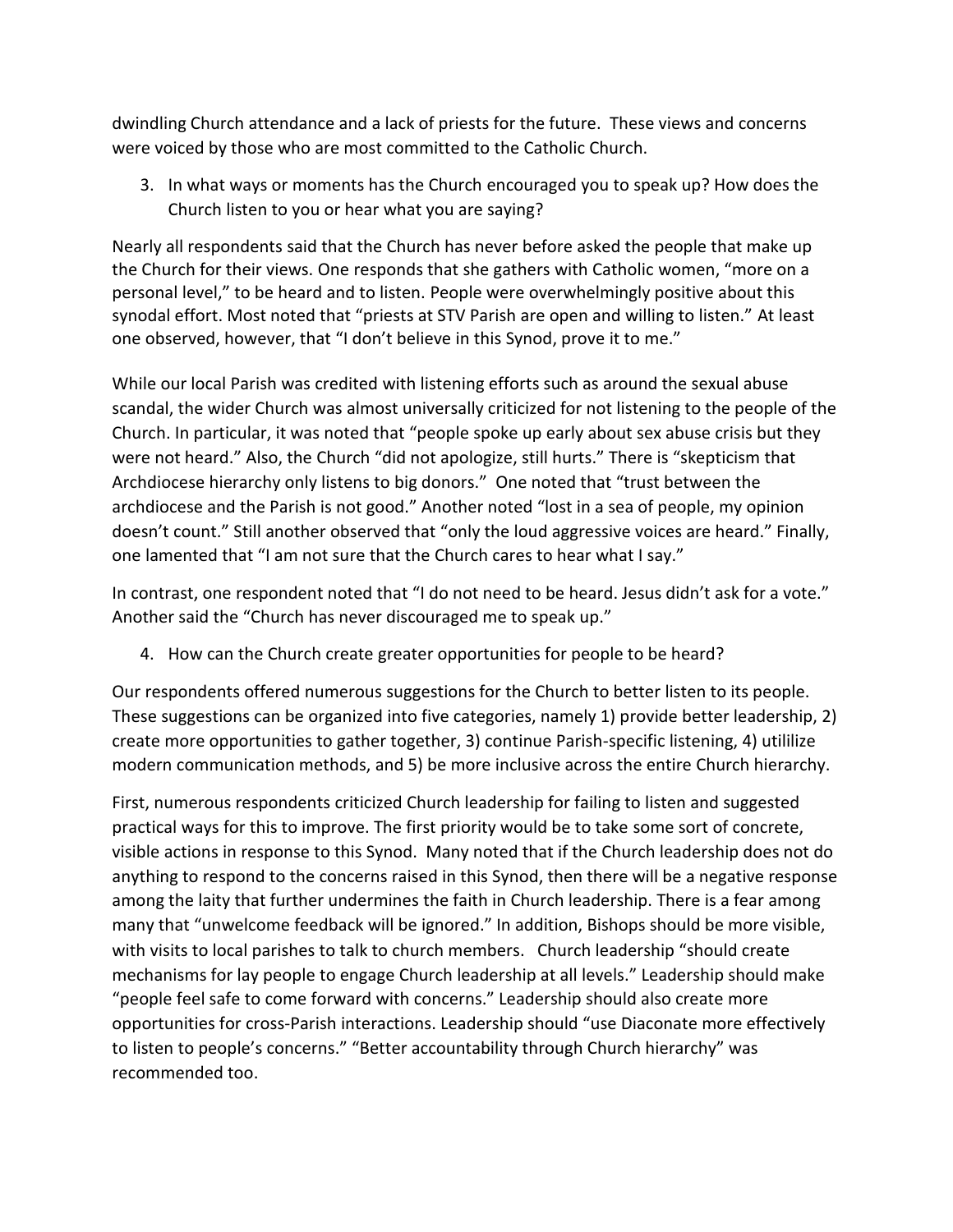Second, there was a near unanimous number of respondents who recommended the Church create more opportunities for the faithful to gather together in multiple ways with each other and the clergy. For the higher levels of hierarchy, there were many suggestions to have parishes communicate and work together, as opposed to each parish being an "island" to itself. From a technology perspective, there were suggestions to have a more uniform website system to enable better use of technology and to make things easier to find, such as where to find Mass times on different parish websites. There were also many suggestions to continue this path of Synodal listening so it is not just "one and done."

At the parish level, there was tremendous support for more social activities where parishioners could gather together with and without clergy to get to know one another and to grow in faith together. Perhaps especially after the forced isolation of the pandemic, there is a tremendous longing to come back together again in social settings of all kinds. For our parish, many called for "coffee/donut sessions" after Mass as one way for parishioners to gather to talk to one another and to clergy. Another idea was to have the Pastor invite a small number of parishioners each Saturday evening for dinner at the Parish Center. Similarly, there was a suggestion for parishioners to invite the Pastor to homes for small group dinners. There were many suggestions for more small group sessions like Bible Study or Catholic book clubs, led by laity and clergy at times convenient for all parishioners. Some asked for more service opportunities so parishioners could work together while creating a greater sense of community within the Parish and across other Parishes. Another suggestion was to use or perhaps revitalize a new parishioner's welcome committee. Another noted that "suggestion boxes work, but no one knows to use it."

Third, many respondents asked for this Synodal listening to continue in multiple ways. At the parish level, listening sessions on a periodic basis and annual surveys were suggested. Several suggested that Parish Council meetings be open to all to attend and speak. Others suggested that "Parish Council members and their work be more visible to parishioners." Lay members should be welcomed to speak more at Mass. Encourage lay engagement in all Church activities. Several suggested that priests hold "office hours" after Mass for parishioners who might want to discuss the homily or ask questions. Others suggested the Church add "more channels for the lay faithful to speak publicly within their parishes and dioceses, such as through offering reflections on Sunday readings/religious topics." Another suggested the creation of "community engagement ambassadors."

Fourth, many respondents suggested that more modern communication channels be used. At the wider Church level, it was suggested that a media platform be created that would stress unity within the Catholic Church. Our Parish website was described as "functional" but "not modern or welcoming," "not inspiring". Several suggested greater use of podcasts and more interactive, dynamic, engaging technology methods like Chat Rooms. In general, several suggested that the Church needed to "go to where the people are at, rather than waiting on the people to come to Church." Today's youth are "on-line" for much of their lives, so the Church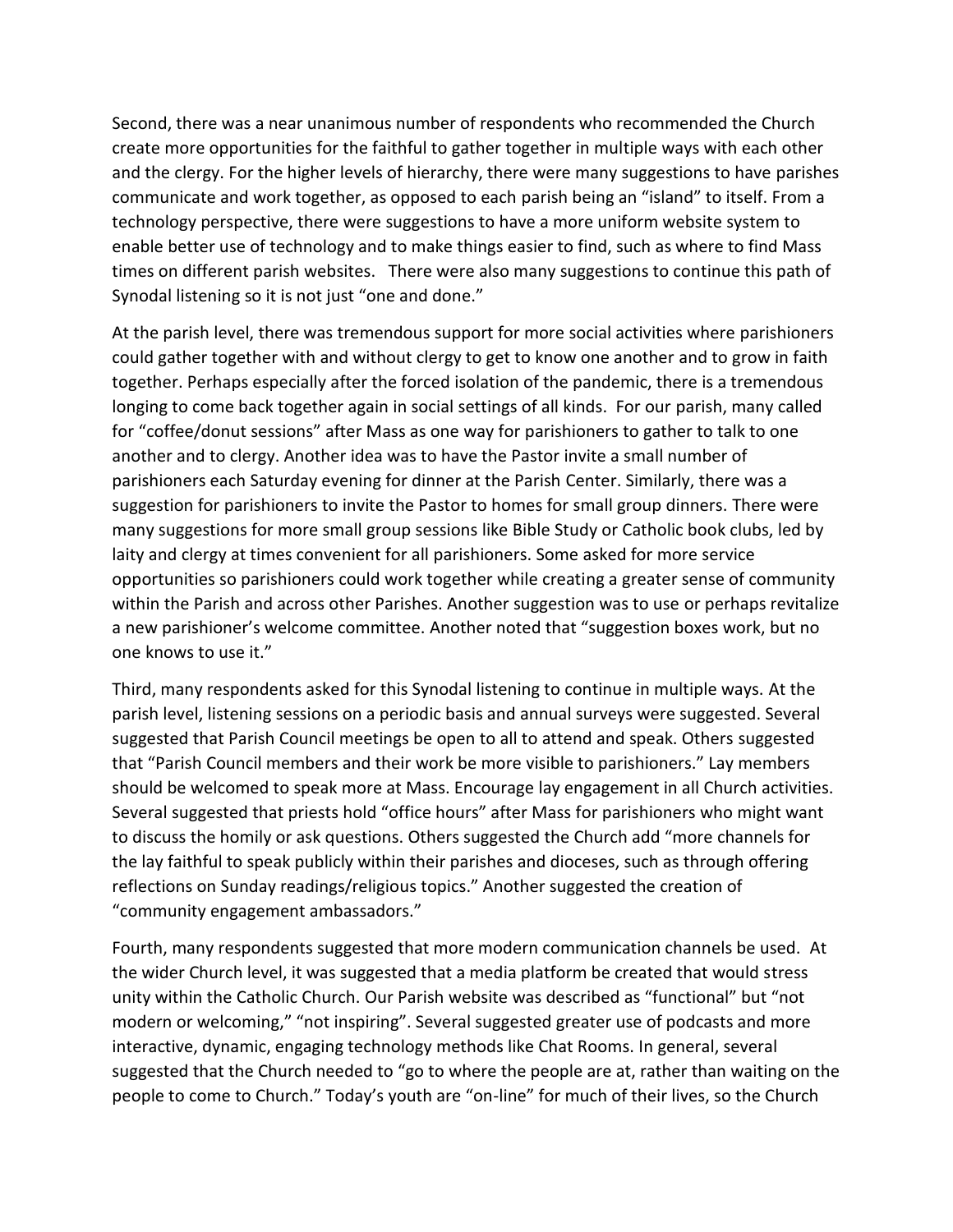needs to be active on social media and other modern communication channels. Others suggested "more structured way to use the internet for all parishes to share ideas and work together."

Finally, an overwhelming number of respondents urged the Church to be more inclusive and welcoming at all levels. Many urged significant changes to current positions such as allowing females to be priests and male priests to marry. One noted that "women are to be embraced for the wonderful people they are, individuals who are just as much God's children as any man!!" Many others suggested there are numerous ways for the Church immediately to be more inclusive without taking such significant steps. For example, Church hierarchy could include many more women in leadership roles from Parish Council leaders, to Archbishop advisors such as the leader of the Synodal efforts, to Vatican bureaucratic leadership positions. Another view suggested that the Church "increase openness to Catholic families of all types – blended, same sex, etc." As one respondent noted, "it is possible to remain firm while still being compassionate to those who disagree."

5. How can the Church help you and others grow in your relationship with Jesus and your relationship with the Church?

Almost all respondents provided concrete suggestions for improvement at all levels of Church hierarchy. At the outset, several noted that "this question is really two different questions" where "relationship with the Church and with Jesus are different. Problems with Church won't affect relationship with Jesus."

At the wider Church level, several noted that "major changes need to be made to grow relationship with hierarchical Church." Several urged the Church to "keep Vatican II relevant". One noted support for "Pope Francis' effort for change." Another urged the wider Church to "focus more on spirit of joy, love and community and less on the minute observances of outmoded, excessive and materialistic practices; seeing rules as guidelines but love has to be considered first." Several urged the Vatican to be more transparent on the financial aspects of the Church in order to build greater trust. Another said the Church "needs to be willing to accept some flexibility but be clear about areas where we cannot deviate from church foundation." Another urged the Church to "better challenge the ways in which centuries of male-centered, white-centered leadership within the Church have negatively impacted people's relationship with the Church." Another urged the Church to "reduce sense of Church hierarchy (i.e. 'your excellency')."

At the parish level, there were also numerous concrete, detailed suggestions in response to this question. There is a strong desire to create more community engagement opportunities, especially learning engagement opportunities for all age groups within the parish including prayer opportunities like daily rosary and adoration. Some want to connect to other parishes and to others of other denominations. Many said there should be "on-going catechesis for adults", "RCIA for all", "adult education needs improvement." As noted above, there is a strong